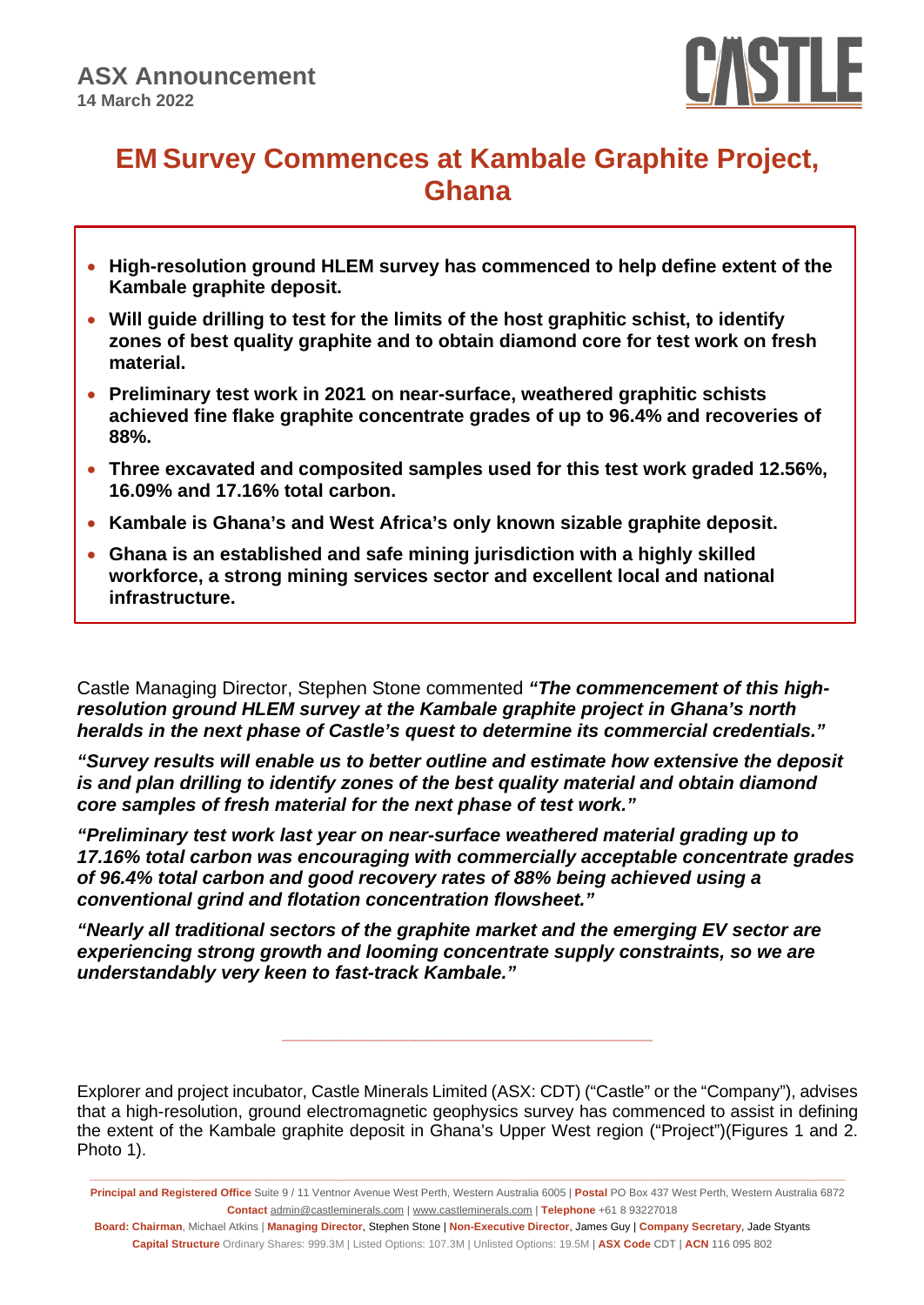The Horizontal Loop Electro Magnetic ("HLEM") survey, which will take about two weeks, will provide a guide to target drilling to test for the limits of the host graphitic schist, to identify areas of the best quality graphite which are expected to correlate with areas of structural offset, and to provide diamond core samples of fresh material for the next phase of metallurgical test work.

Survey lines are 100m to 200m apart with readings taken every 25m in order to better define and extend the various known subparallel graphitic shear zones. These zones have been encountered in a series of widespaced, shallow RAB drilling traverses over a north-south strike of some 4km.

The zones are coincident with a lowresolution airborne EM anomaly that extends for several additional kilometres both to the south and to the north and which has yet to be confirmed for the presence of graphitic schist.

The present high resolution survey is being used to pin point the likely location of the graphite bearing schists to provide effective targets for further drilling.

# **PROJECT BACKGROUND**

The Kambale graphite deposit was identified in the 1960s by Russian geologists prospecting for manganese.

The Russians geologists undertook a program of trenching and drilled 25 holes to a maximum depth of 25m. A subsequent report noted "two main zones of graphitic schists averaging around 10% to 15% graphite within which there were higher grade zones and that the graphite is the flakey variety with fine crystals (usually less than 0.25mm)." Report on the Geology and Minerals of the South Western Part of the Wa Field Sheet, Pobedash, I.D. 1991.

# **Photo 1: Geophysics crew commencing first survey line at Kambale**



The mineralisation consists of north-east trending, sub-parallel zones of meta-sediment which is host to the fine flake graphite. The Lower Proterozoic Birimian (~2.2Ma) meta sedimentary rocks, namely phyllites, and quartz - biotite schists, generally trend north-easterly and dip between 50° and 75° to the north west.

The genesis of the flake graphite in Kambale is believed to be the result of high-grade metamorphism (amphibolite-granulite facies), which has converted trapped amorphous carbon into the characteristic fine crystalline layers.

# **Initial evaluation by Castle**

Castle reviewed this historical work and a wide-spaced, regional-scale electromagnetic survey dataset inherited from previous licence holder, Newmont Limited. This work outlined a roughly elongate, northsouth orientated, ~10km long region considered prospective for graphitic schist horizons which may host multiple lenses of graphite mineralisation, similar to what is already outlined from drilling and trenching at Kambale. These lenses or horizons can vary in length and be up to 50m wide, creating substantial deposits of graphite.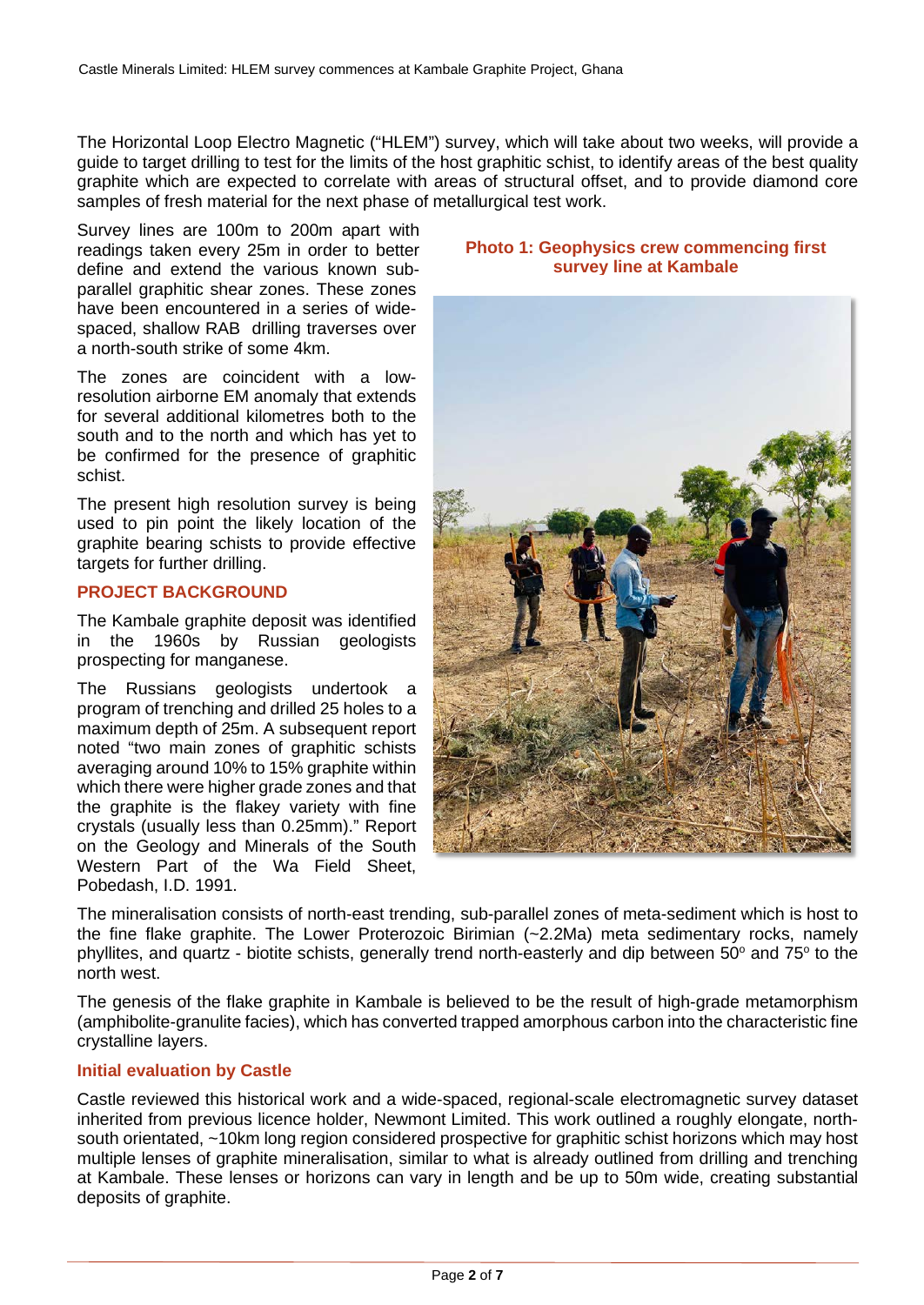Encouraged by firm graphite prices in 2012, Castle undertook three consecutive phases of drilling comprising RAB (251 holes, 5,621m), aircore (89 holes, 2,808m) and reverse circulation (3 holes, 303m). Mapping noted occasional outcrops of manganese and graphitic schist as well as graphite in termite mounds.

Following the completion of the first two phases of Castle's drilling, an independent Mineral Resource estimate defined a maiden inferred resource (JORC 2004) of 14.4Mt at 7.2%C (graphitic carbon) for 1.03Mt contained graphite, including 6.0Mt @ 8.6%TC for 0.52Mt contained graphite (JORC 2004)(Table 1)(refer ASX release 24 July 2012). This extended over a strike of 1.25km and to a maximum depth of 110m.

The third phase of drilling extended mineralisation to a total strike length of 2km.

# **Fig 1: Kambale Western Zone showing RC drilling graphite intercepts ( Total Carbon %)** (refer to and extracted from ASX release 24 August 2012)



In 2012 Castle undertook a very limited program of test work on RC chips, which was not an ideal sample, and returned mixed results. Thereafter, little work was undertaken until the more recent improvement in graphite prices prompted a re-evaluation of the Project in early 2021.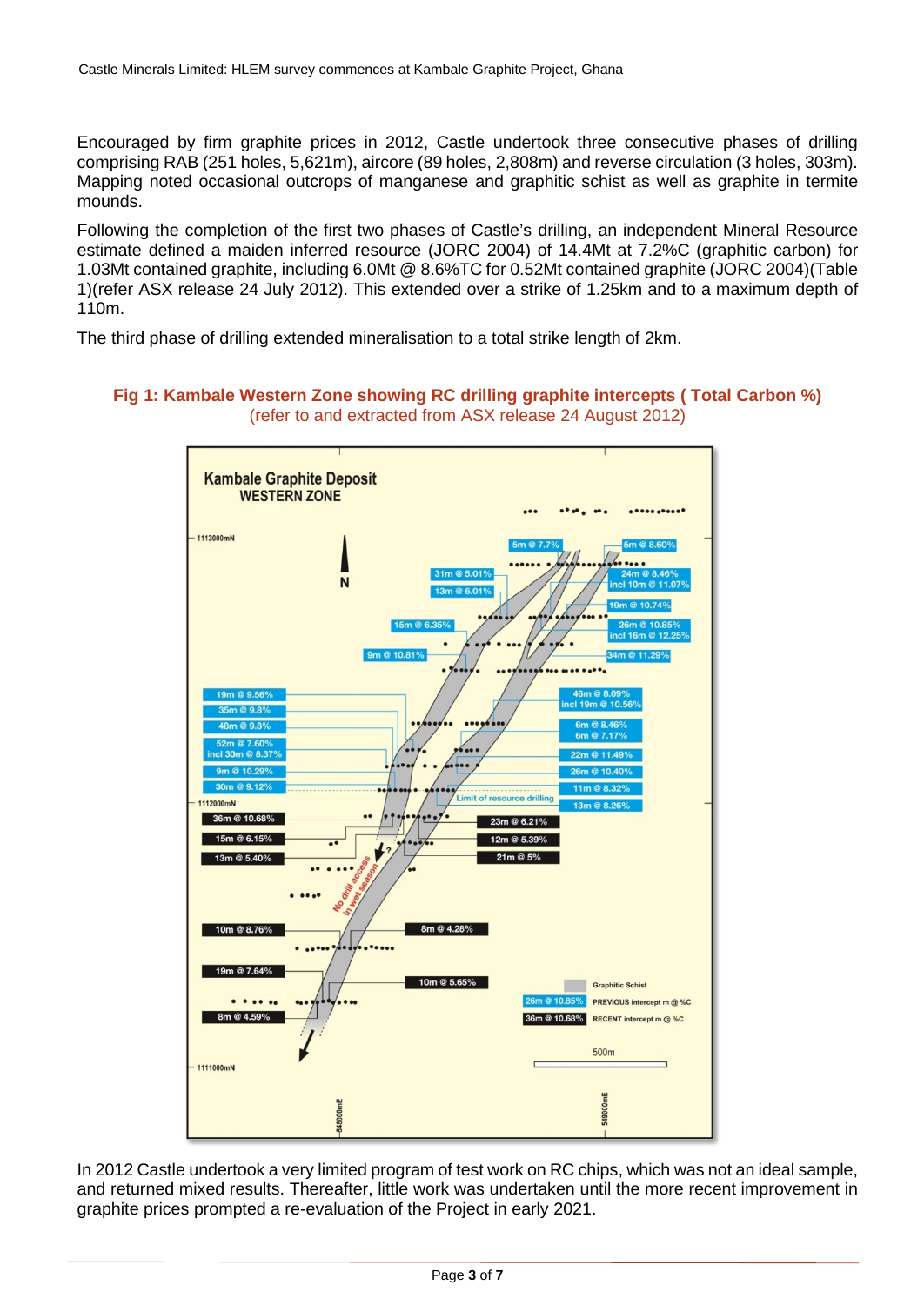#### **Graphite market**

The graphite market is diverse and specialised with each sector requiring graphite concentrates with specific qualities. Deposit type, size and geometry, flake size, shape, grade and purity / impurity type of the graphite, along with production costs, proximity to specific market, supply logistics, jurisdiction and many other factors all combine to determine the commercial viability of a particular deposit.

The current consensus is that the multi-sector global demand for graphite is supportive of a medium to long-term positive outlook for the mineral.

The reader is directed to numerous recent publications, conference proceedings, market research papers and corporate websites of companies engaged in graphite exploration, project development or production for informed commentary and analysis of the graphite market.

#### **Licencing**

The Project is located within a 137km<sup>2</sup> prospecting licence (PL10/47) held by Carlie Mining Limited, a wholly owned subsidiary of Castle, registered in Ghana. The Government of Ghana has the right to acquire a 10% free carried interest in all licenses in Ghana and is entitled to a 5% Gross Royalty on production.

The Kambale licence is currently progressing through a renewal process. Following an offer of the licence renewal by Ghana MINCOM, statutory consideration and annual ground rents were paid. Receipt of the licence agreement is now awaited.

#### **Logistics**

The Project is located 6km west of the Upper West region capital of Wa which is 400km north, via good sealed roads, of a major rail head at Kumasi. It is then approximately 240km by rail to the international port of Tema, 30km west of the capital Accra, which provides direct access to global export markets. An alternative international port at Sekondi - Takoradi is located approximately 230km west of Accra.

The Wa region has an excellent infrastructure comprising a commercial airport, reliable grid power, water and many other services.

Ghana is an established and safe mining jurisdiction with a well-trained and very capable minerals industry workforce. Its mining services and supply sector is strong and the national and local infrastructure is generally excellent with grid power, water, sealed roads, transport and commercial air services locally at Wa.

#### **ESG**

Castle management and its in-country representatives have spent over 12 years successfully operating in Ghana and in particular its Upper West region where they have established an excellent reputation for creating numerous employment and small business opportunities, community engagement, the promotion of youth and women's development, managing community expectations, maintaining the highest environmental operating standards whilst always respecting local culture and laws.

Approved for release by the Board of Castle Minerals Limited

**Stephen Stone** Managing Director [stone@castleminerals.com](mailto:stone@castleminerals.com) +61 (0)418 804 564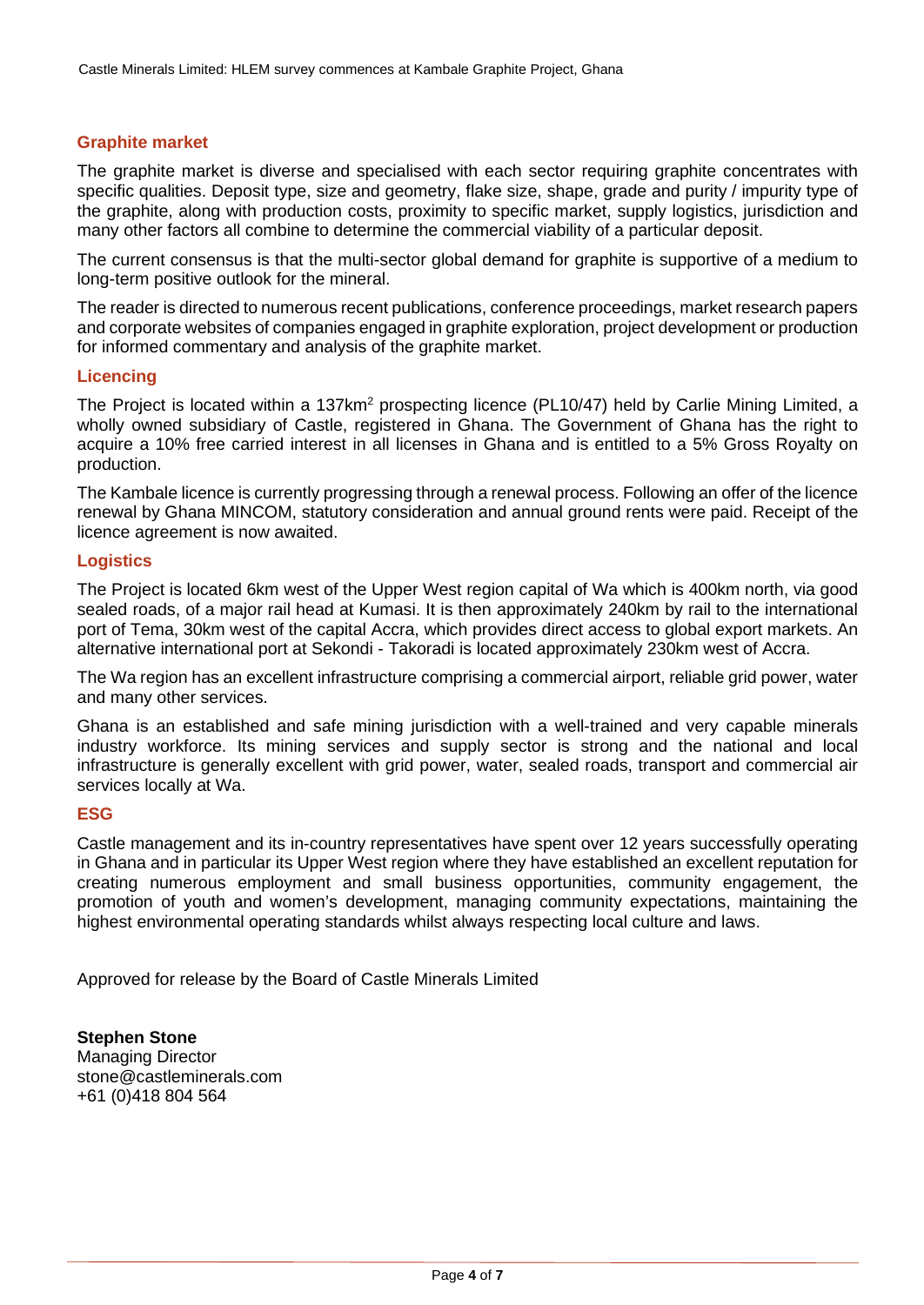# **MINERAL RESOURCE ESTIMATE**

# **Table 1: Kambale Project Inferred Mineral Resource Estimate (5%C cut-off grade) (JORC 2004)**

(Refer ASX release 24 July 2012)

| Type                  | <b>Tonnes (Mt)</b> | <b>Graphitic Carbon (%)</b> | <b>Contained Carbon (t)</b> |
|-----------------------|--------------------|-----------------------------|-----------------------------|
| Oxide Material        | 3.4                | 7.1                         | 243,000                     |
| <b>Fresh Material</b> | 11.0               | 7.2                         | 793,000                     |
| Total                 | 14.5               | 7.2                         | 1,036,000                   |

*NB: Errors may occur due to rounding*

The Mineral Resource estimate was made in July 2012 and complied with recommendations in the Australasian Code for Reporting of Mineral Resources and Ore Reserves (2004) by the Joint Ore Reserves Committee (JORC). Castle is not aware of any new information or data that materially affects the information included in the JORC 2004 Mineral Resource estimate and that all material assumptions and technical parameters underpinning the Mineral Resource estimate continue to apply.

The resource estimate released in July 2012 did not include any assumptions about mining, mining dilution, metallurgy or processing methods. No bulk density measurements were undertaken.

The Mineral Resource estimate is not compliant with Australian Code for Reporting of Exploration Results, Mineral Resource and Ore Reserves - 2012 edition. No additional technical work has been done since the Mineral Resource estimate was made. There is insufficient information available for the resource to be re-estimated to be compliant with the Australian Code for Reporting of Exploration Results, Mineral Resource and Ore Reserves - 2012 edition. It is possible that following additional technical work, and should a Competent Person be able to undertake a re-estimation of the Mineral Resource to comply with JORC Code 2012, that the Mineral Resource may materially change and/or reduce.

# **PREVIOUSLY REPORTED INFORMATION RELATING TO THIS RELEASE**

Additional details, where applicable, can be found in the releases referenced in this Report and/or in the following releases lodged by the Company with the ASX:

| <b>Headline</b>                                                                      | Date     |
|--------------------------------------------------------------------------------------|----------|
| December 2021 Quarterly Report & Appendix 5B                                         | 31.01.22 |
| Kambale Graphite Test Work Update                                                    | 05.08.21 |
| <b>Graphite Test Work Underway</b>                                                   | 03.06.21 |
| Castle to Reappraise Kambale Graphite Project, Ghana                                 | 15.03.21 |
| Drilling doubles strike length of Kambale Graphite deposit                           | 17.09.12 |
| Metallurgical test work confirms commercial potential of Kambale graphite<br>deposit | 03.09.12 |
| High-grade graphite intercepts extend Kambale deposit                                | 24.08.12 |
| Maiden resource confirms Kambale as one of the World's largest graphite<br>deposits  | 24.07.12 |
| Large high-grade graphite deposit confirmed at Kambale                               | 06.07.12 |
| Kambale Graphite Drilling - wide zones of graphite intersected on Wa project         | 21.03.12 |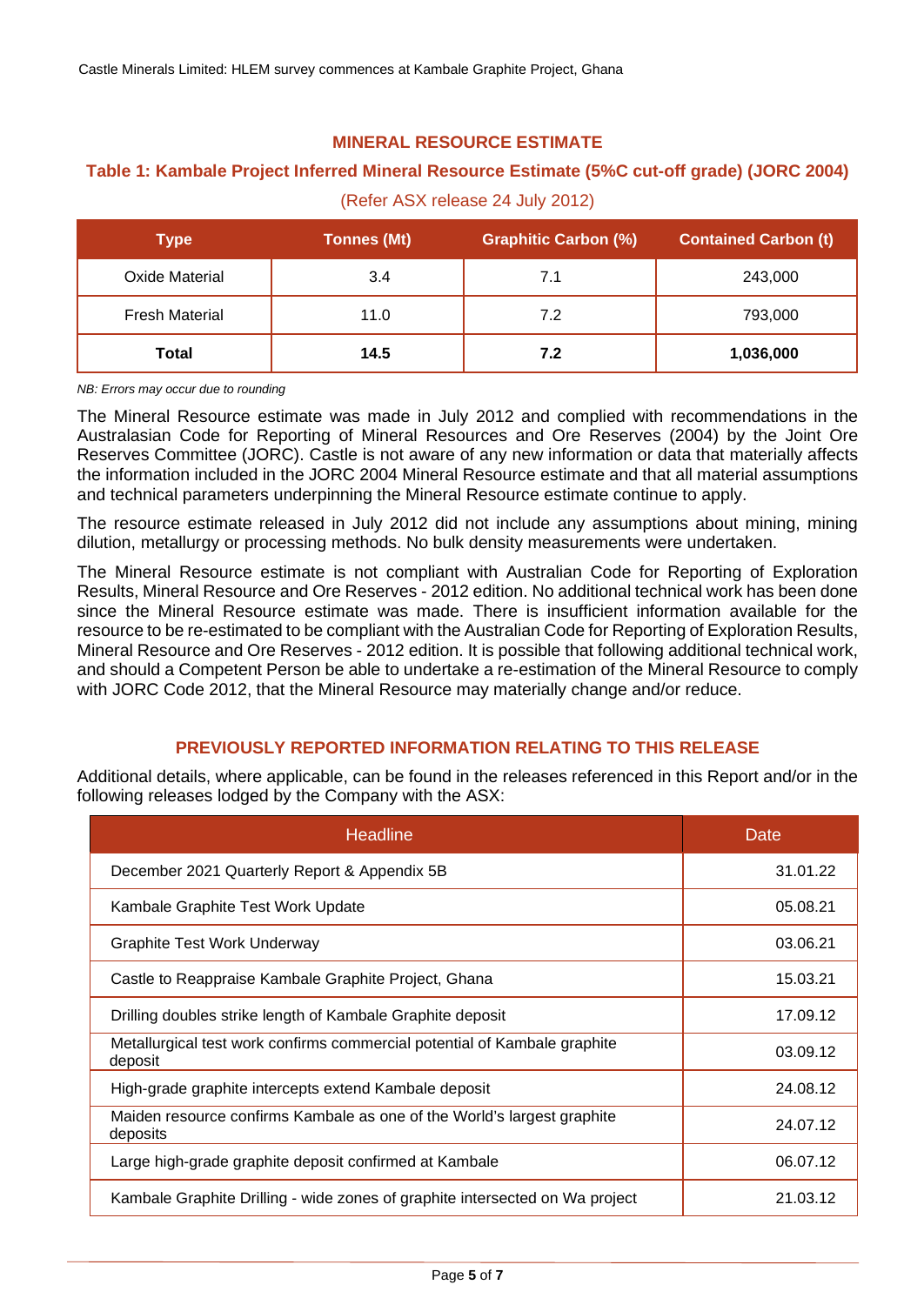# **About Castle Minerals Limited**

Castle Minerals Limited is an Australian Securities Exchange (ASX: CDT) listed and Perth, Western Australia headquartered company with interests in several projects in Western Australia and Ghana that are prospective for battery metals (lithium and graphite), base metals and gold.

The **Earaheedy Basin** project encompasses terrane prospective for base and precious metals in the Earaheedy and Yerrida basins base metals provinces. The project comprises the **Withnell, Terra Rossa** and **Tableland** sub-projects. The Withnell application is adjacent to the evolving Chinook-Magazine zinclead project of Rumble Resources Ltd (ASX: RTR) and north of the Strickland Metals Limited (ASX: STK) Iroquois prospect. The four Terra Rossa applications are east of the Thaduna copper deposits.

The **Beasley Creek** project lies on the northern flanks of the Rocklea Dome in the southern Pilbara. The strategy is to define orogenic-style, structurally controlled gold targets within the various Archean sequences. The sheared granite - greenstone contact and the "Paulsen Gold Mine" type setting within the gabbro/dolerite units that intrude the Hardey Sandstone in the northern part of the project area, are also of particular interest.

The **Success Dome** project lies in the Ashburton structural corridor and is located midway between the Paulsen's and Ashburton gold deposits. It is prospective for gold and base metals. Major thrust faults and subparallel shear zones highlighted in the regional magnetic and gravity data, combined with additional detailed geophysics data from previous explorers, brought this available area to Castle's attention.

The Polelle project (E51/1843, 162.5km<sup>2</sup>), 25km south of Meekatharra and 7km southeast of the operating Bluebird Mine, hosts a mainly obscured and minimally explored greenstone belt. The belt is comprised of a combination of prospective lithological units and major structural features including the Albury Heath shear which hosts the Albury Heath deposit immediately adjacent to the east boundary of Castle's licence. Aeromagnetic surveys have indicated that the southwest trending Albury Heath shear and a splay structure are traceable onto the Polelle project area for some 12km. At the **Wanganui** project (E51/1703, 18.4km2 ), 33km south-west of the active Meekatharra mining centre and 15km south-west of the operating Bluebird gold mine, the opportunity is to test for downplunge and along strike extensions to the existing Main Lode North and South deposits, as well as for other similar targets. The Main Lode mineralisation, which can be intermittently traced for at least 1km, is one of at least four structurally related mineralised zones.

The **Wilgee Springs** project (ELA70/5880, 120km2 ), along strike from and within the same metamorphic belt as the World-Class Greenbushes lithium mine, 25km to the south in Western Australia's South-Western region, provides an opportunity to explore using the latest geochemical and geophysical techniques for spodumene bearing pegmatites beneath a lateritic cover that has previously hampered exploration.